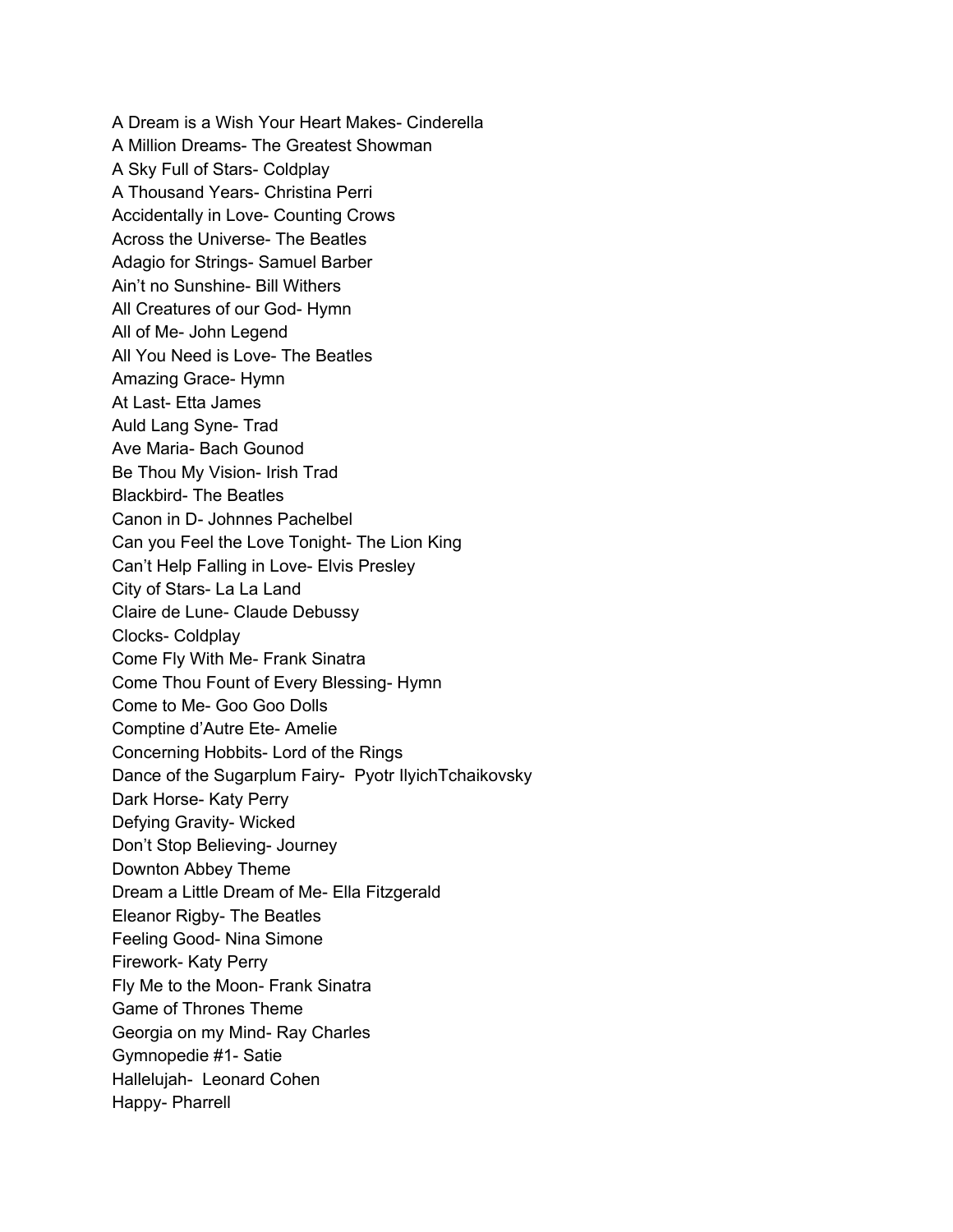Here Comes the Sun- The Beatles Hey Jude- The Beatles Hey Soul Sister- Train Hoppipolla- Sigur Ros How Far I'll Go- Moana How Great Thou Art- Hymn I Don't Wanna Live Forever- Taylor Swift I See the Light- Tangled I Walk the Line- Johnny Cash I Want to Hold Your Hand- The Beatles I Will Follow you into the Dark- Death Cab for Cutie I'm Yours- Jason Mraz In Christ Alone- Getty It had to be You- Frank Sinatra It is Well with my Soul- Hymn Just the Two of Us- Bill Withers Just the Way You Are- Bruno Mars Killing Me Softly- Roberta Flack Kiss the Girl- The Little Mermaid L-O-V-E- Nat King Cole La Vie en Rose- Edith Piaf Let it Go- Frozen Love is an Open Door- Frozen Love Story- Taylor Swift Make You Feel My Love- Adele Marry Me- Jason Derulo Meditation from Thais- Massenet Mendelssohn Wedding March Merry-Go-Round of Life- Hisaishi Mirrors- Justin Timberlake Moon River- Manchini My Heart Will Go On- Celine Dion O Mio Babbino Caro- Puccini O Sole Mio- Capua Ode to Joy- Beethoven Once Upon a Time- The Princess Bride One Hand One Heart- Bernstein Over the Rainbow- The Wizard of Oz Part of Your World- The Little Mermaid Pirates of the Caribbean River Flows in You- Yiruma Rolling in the Deep- Adele September- Earth Wind and Fire